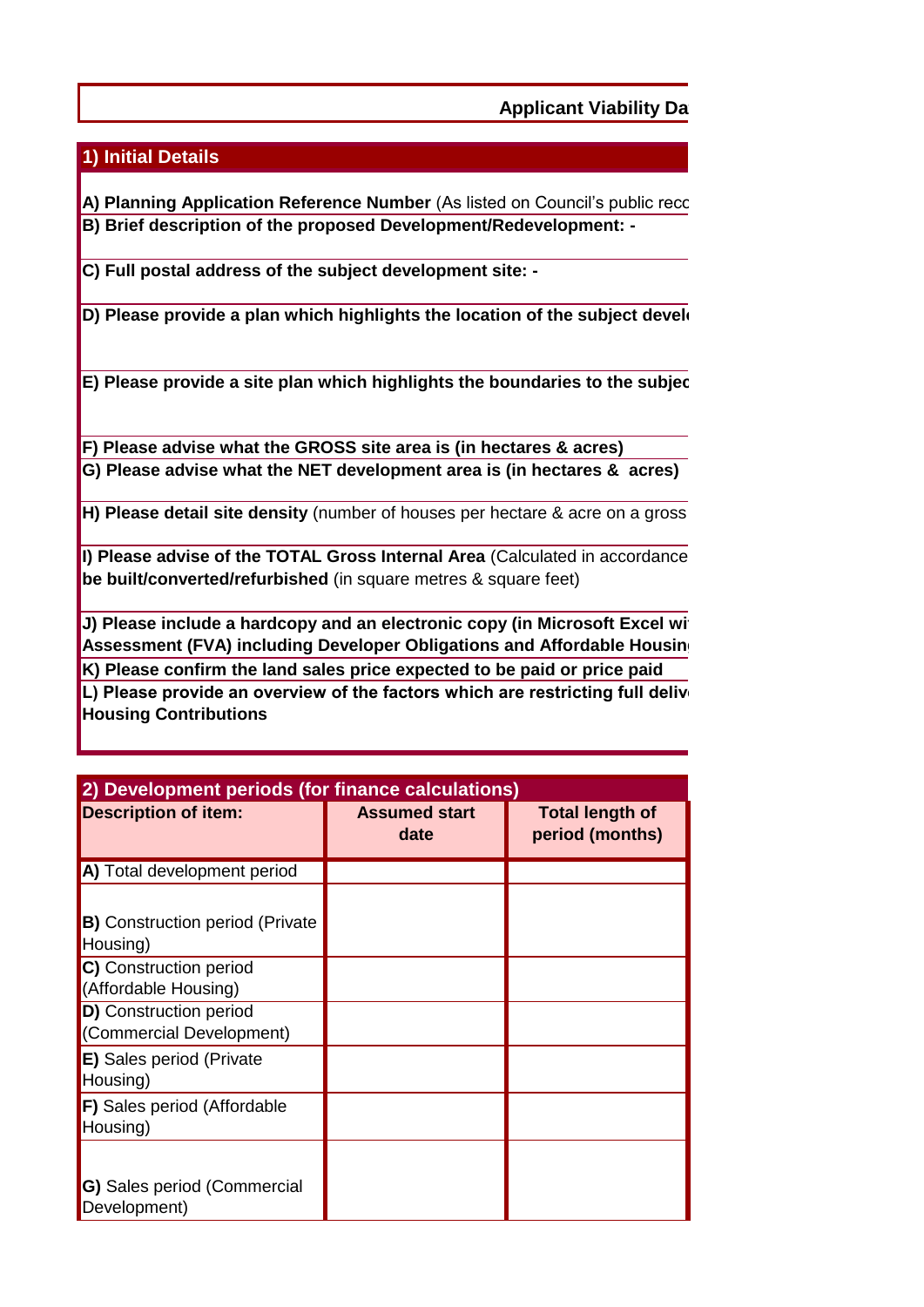| H) Other (please specify) |  |
|---------------------------|--|
|                           |  |

| 3) Gross development value (GDV)                                         |                                                                                                             |                           |
|--------------------------------------------------------------------------|-------------------------------------------------------------------------------------------------------------|---------------------------|
| A) Brief description of item<br>being built (e.g. name of house<br>type) | <b>Type of item being</b><br>built (e.g. private<br>dwelling, affordable<br>dwelling, office suite,<br>etc) | <b>Number of bedrooms</b> |
|                                                                          |                                                                                                             |                           |
|                                                                          |                                                                                                             |                           |
|                                                                          |                                                                                                             |                           |
|                                                                          |                                                                                                             |                           |
|                                                                          |                                                                                                             |                           |
|                                                                          |                                                                                                             |                           |
|                                                                          |                                                                                                             |                           |
|                                                                          |                                                                                                             |                           |
|                                                                          |                                                                                                             |                           |
|                                                                          |                                                                                                             |                           |
|                                                                          |                                                                                                             |                           |
|                                                                          |                                                                                                             |                           |
|                                                                          |                                                                                                             |                           |
| <b>TOTAL</b>                                                             |                                                                                                             |                           |
| <b>B) Brief description of</b><br>additions to GDV                       | Area of item (sqm)                                                                                          | Value (£s)                |
| <b>Ground Rents</b>                                                      | <b>NA</b>                                                                                                   |                           |
| Service charges                                                          | <b>NA</b>                                                                                                   |                           |
| Other (please specify)                                                   |                                                                                                             |                           |
| <b>TOTAL</b>                                                             |                                                                                                             |                           |
| <b>TOTAL GDV</b>                                                         |                                                                                                             |                           |

## **4) Development Costs**

**Note: Please indicate if costs are inclusive or exclusive of VAT, the rate at village and whether VAT can be claimed back.**

**A) Development costs**

| $\mathbf{p}$ porciophical codes                                |                  |                             |  |
|----------------------------------------------------------------|------------------|-----------------------------|--|
| Rate (if applicable):                                          | Total cost (£s): | <b>Description of cost:</b> |  |
|                                                                |                  |                             |  |
|                                                                |                  |                             |  |
|                                                                |                  |                             |  |
|                                                                |                  |                             |  |
|                                                                |                  |                             |  |
|                                                                |                  |                             |  |
|                                                                |                  |                             |  |
|                                                                |                  |                             |  |
| <b>TOTAL</b>                                                   |                  |                             |  |
| B) Exceptional (Abnormal) Development costs (Where applicable) |                  |                             |  |
| Rate (if applicable):                                          | Total Cost (£s): | <b>Description of cost:</b> |  |
|                                                                |                  |                             |  |
|                                                                |                  |                             |  |
|                                                                |                  |                             |  |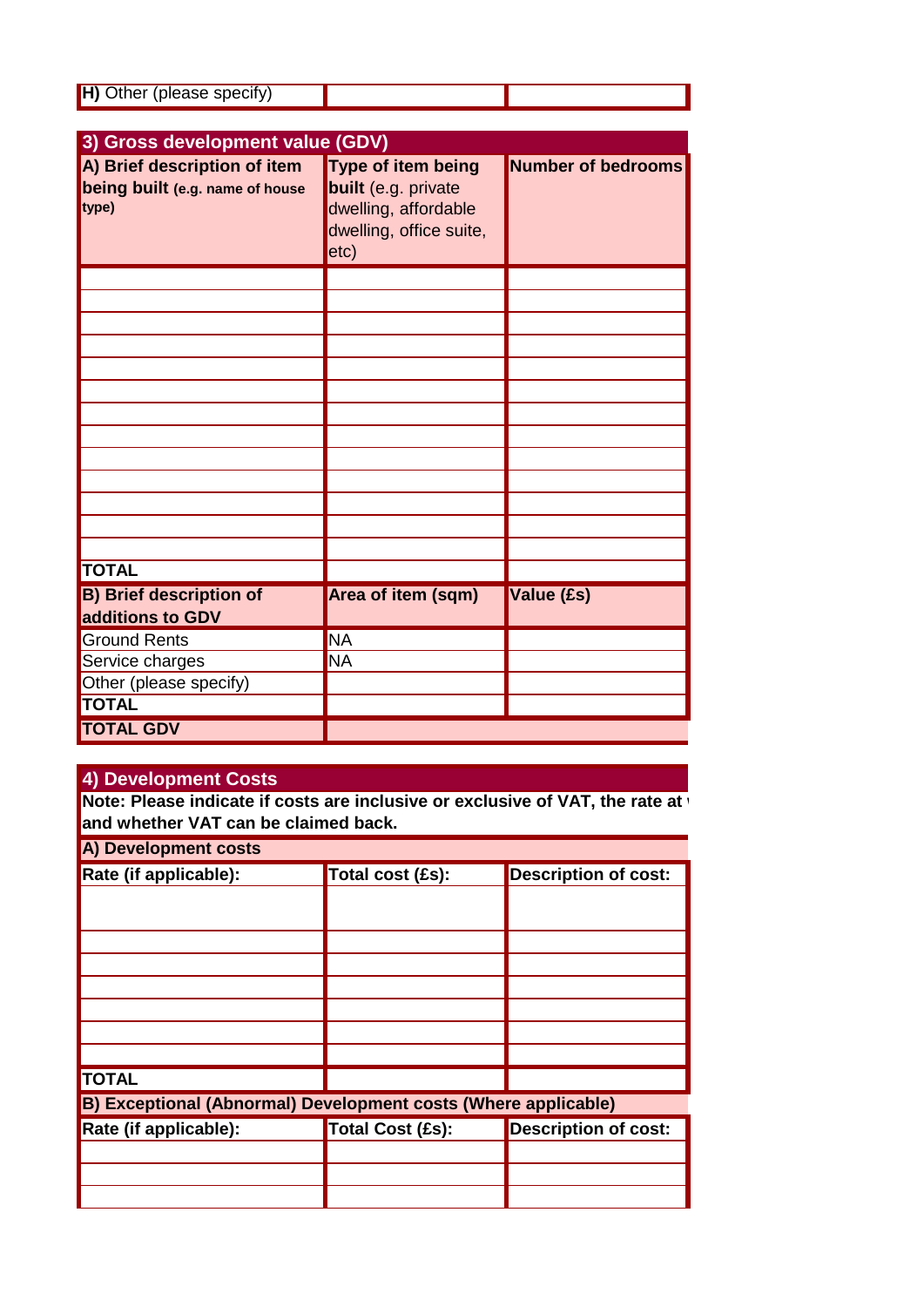| <b>TOTAL</b>                                                 |                  |                             |
|--------------------------------------------------------------|------------------|-----------------------------|
| C) Developer Obligations and Affordable Housing Contribution |                  |                             |
| Rate (if applicable):                                        | Total cost (£s): | <b>Description of cost:</b> |
|                                                              |                  |                             |
|                                                              |                  |                             |
|                                                              |                  |                             |
|                                                              |                  |                             |
|                                                              |                  |                             |
|                                                              |                  |                             |
| <b>TOTAL</b>                                                 |                  |                             |
| <b>TOTAL Development Costs</b>                               |                  |                             |

## **5) Development fees & charges:**

**Note: Please indicate if costs are inclusive or exclusive of VAT, the rate at v be claimed back.**

| <b>Description of item:</b>           | % Rate: | $%$ of:                |
|---------------------------------------|---------|------------------------|
| A) Professional fees                  |         | <b>Base Build Cost</b> |
|                                       |         |                        |
| <b>B)</b> Agency & Marketing (Private |         |                        |
| Housing)                              |         | <b>GDV</b>             |
| C) Agency & Marketing                 |         |                        |
| (Affordable Housing)                  |         | <b>GDV</b>             |
| D) Agency & Marketing                 |         |                        |
| (Commercial Development)              |         | <b>GDV</b>             |
| E) Legal costs associated with        |         | % of GDV or £s         |
| disposals                             |         | per unit               |
|                                       |         |                        |
| F) Finance- Debit interest            |         | Borrowing              |
|                                       |         | Any development        |
| <b>G)</b> Finance- Credit interest    |         | surplus                |
| H) Developer's return (profit)        |         |                        |
| for Private Housing                   |         | GDV or cost            |
| I) Developer's return (profit) for    |         |                        |
| Affordable Housing                    |         | GDV or cost            |
| J) Developer's return (profit) for    |         |                        |
| Commercial Development                |         | <b>GDV</b> or cost     |
|                                       |         |                        |
| K) Site Acquisition costs             |         |                        |
|                                       |         |                        |
| L) Other (please specify)             |         |                        |
| <b>TOTAL Development fees &amp;</b>   |         |                        |
| charges                               |         |                        |
| <b>TOTAL COSTS</b>                    |         |                        |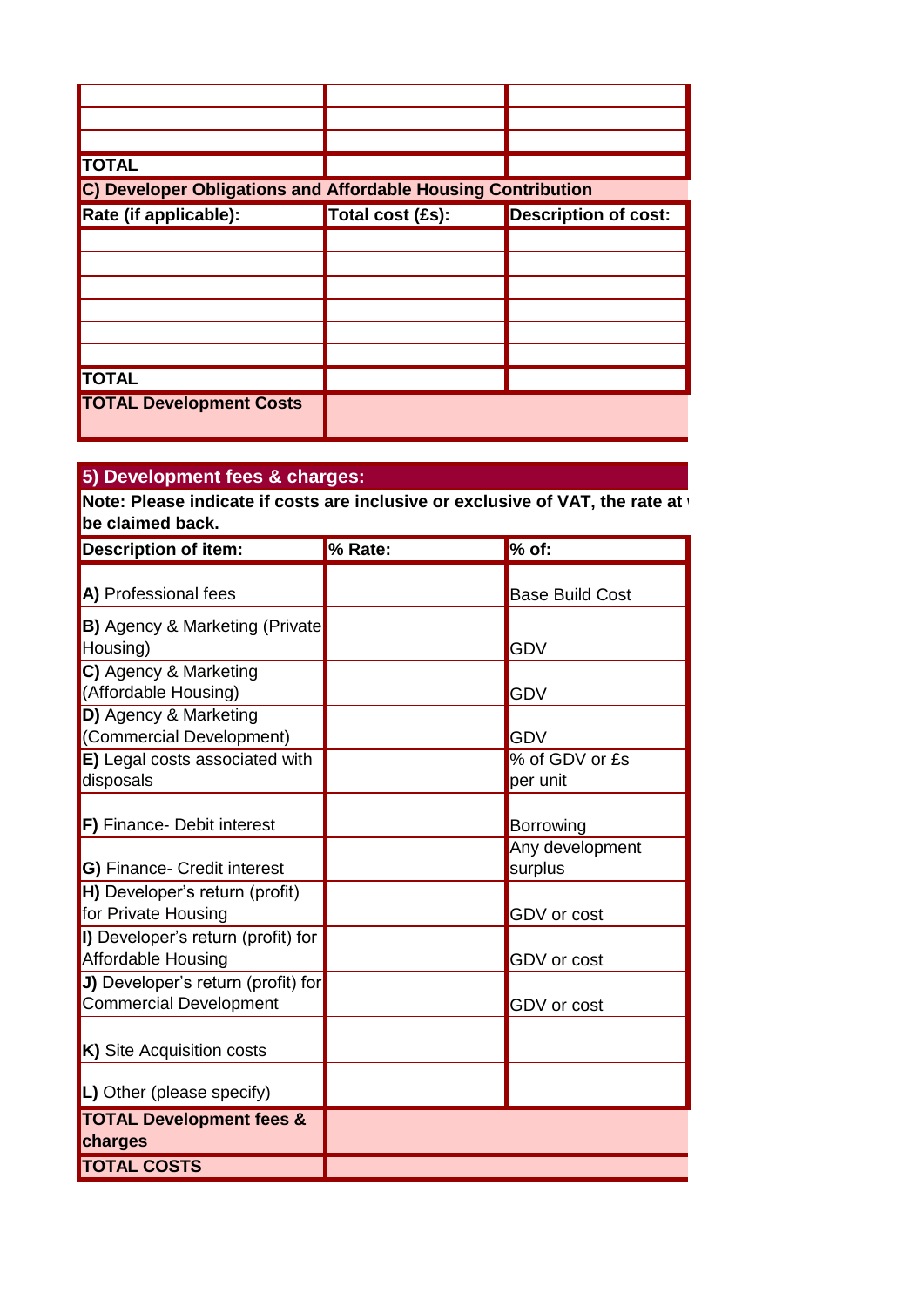| <b>Residual land value</b> |  |
|----------------------------|--|
| (TOTAL GDV- TOTAL COSTS)   |  |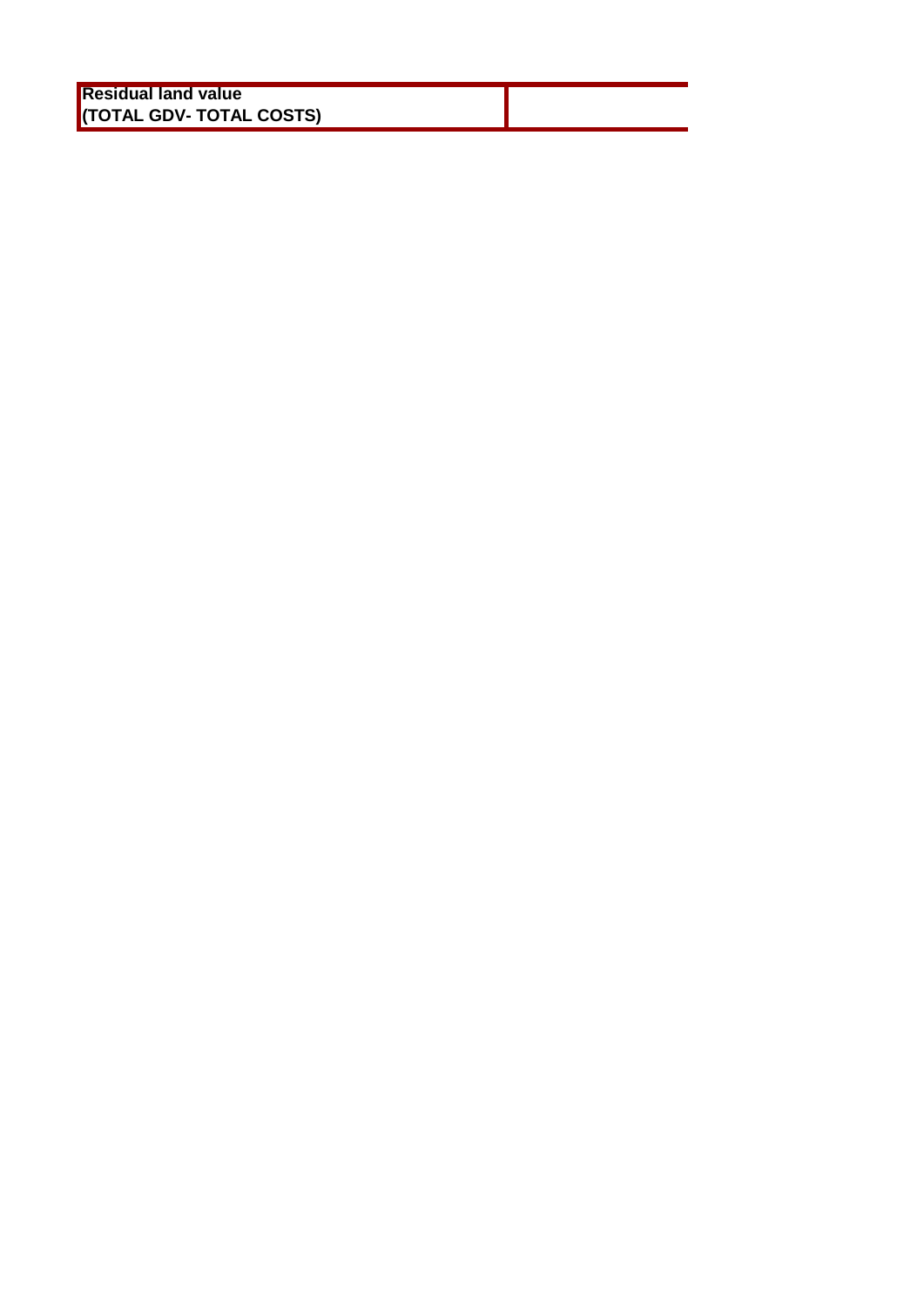## ta (AVD) Form

*M* Prds- e.g. Council website): -

**D**pment site

**Et development site** 

and net area basis)

with the RICS code of measuring practice) **to the new buildings to** 

**th working formulas) of a policy compliant Financial Viability g** Contributions

**Lery of the Council's Developer Obligations and/or Affordable** 

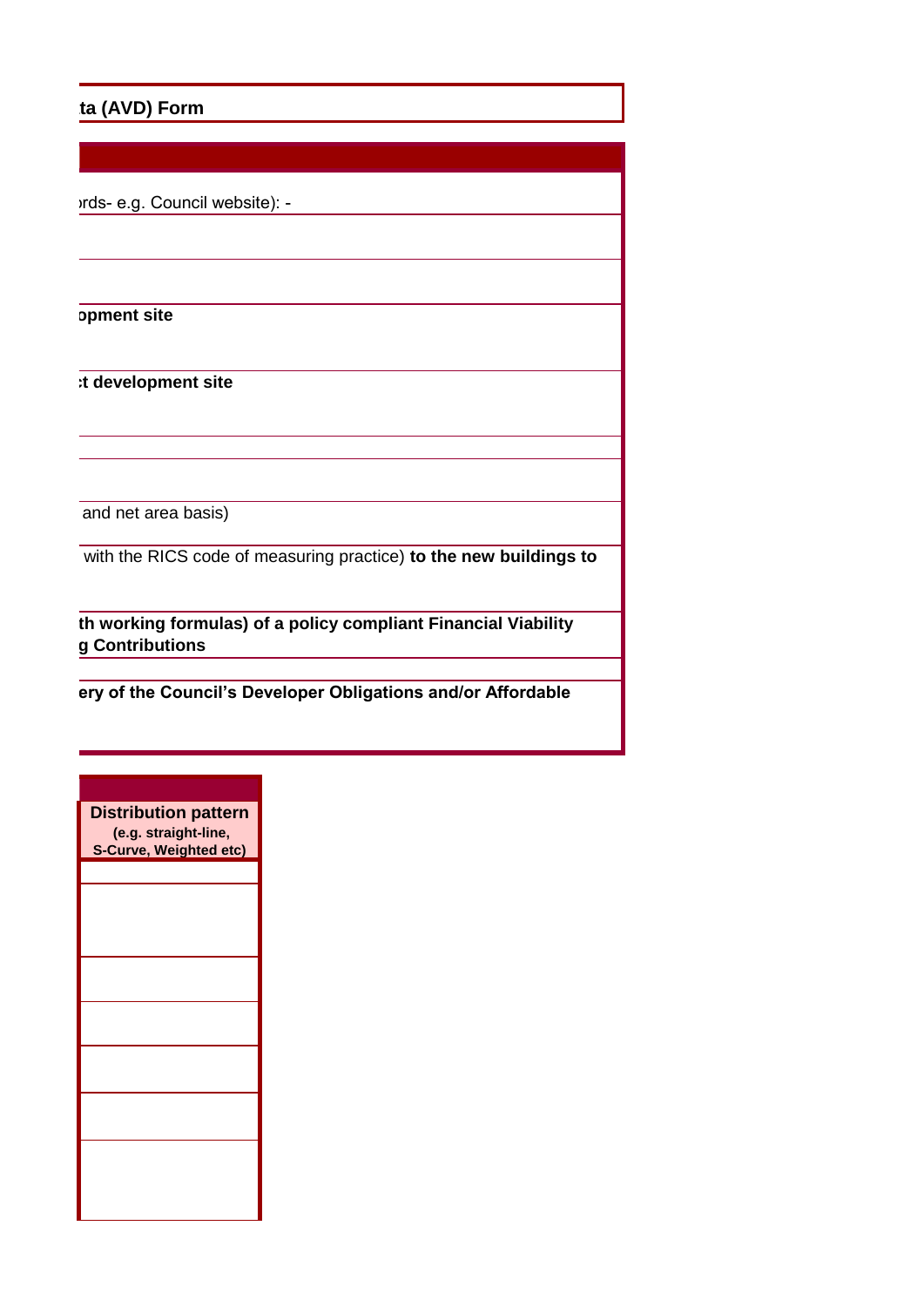| <b>Gross Internal Area</b><br>(GIA) of item (sqm) | Number of each item Value (£s) per item | Total value (£s) of<br>item |
|---------------------------------------------------|-----------------------------------------|-----------------------------|
|                                                   |                                         |                             |
|                                                   |                                         |                             |
|                                                   |                                         |                             |
|                                                   |                                         |                             |
|                                                   |                                         |                             |
|                                                   |                                         |                             |
|                                                   |                                         |                             |
|                                                   |                                         |                             |
|                                                   |                                         |                             |
|                                                   |                                         |                             |
|                                                   |                                         |                             |
|                                                   |                                         |                             |
|                                                   |                                         |                             |
|                                                   |                                         |                             |
|                                                   |                                         |                             |
|                                                   |                                         |                             |
|                                                   |                                         |                             |
|                                                   |                                         |                             |
|                                                   |                                         |                             |
|                                                   |                                         |                             |

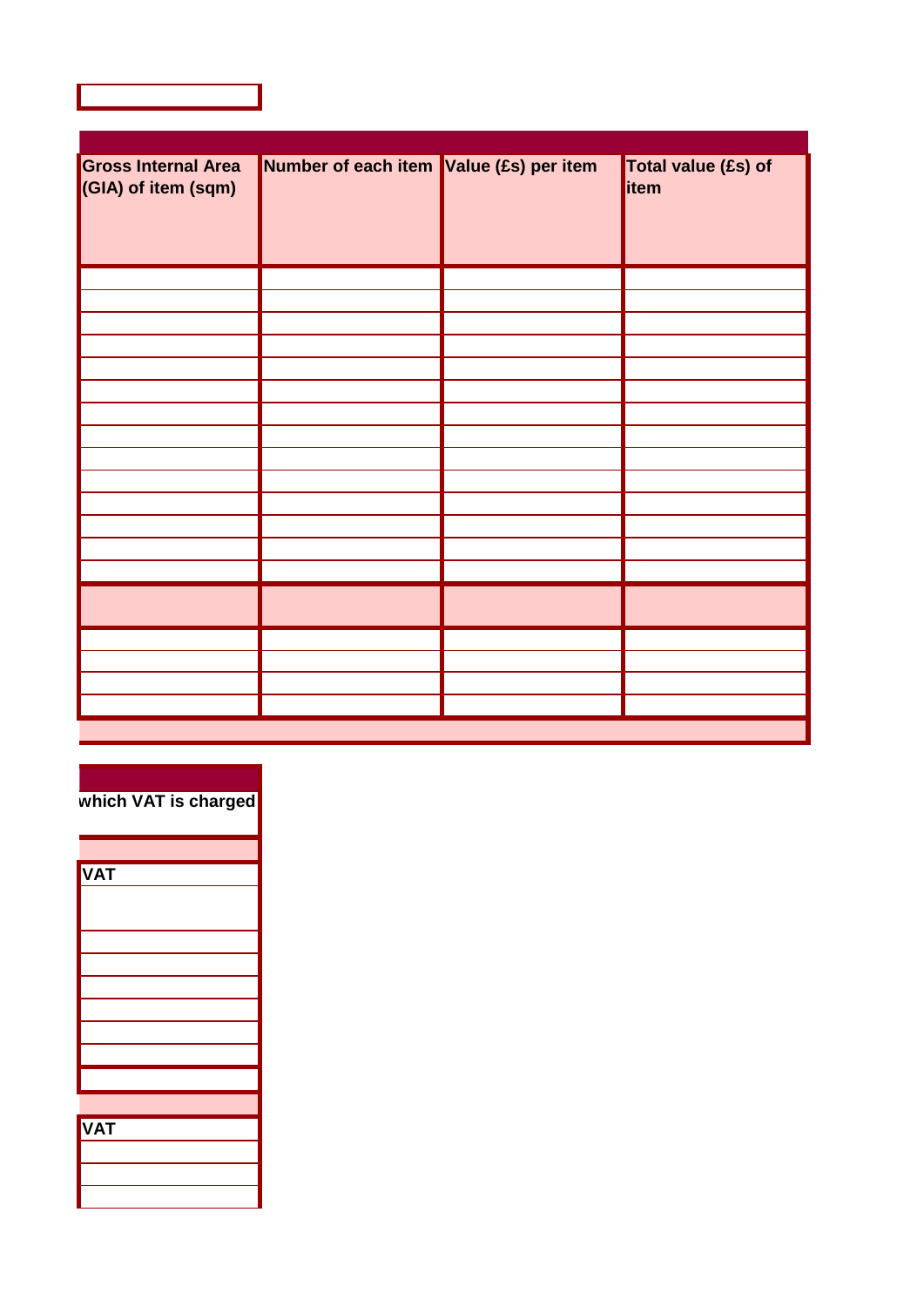which VAT is charged and whether VAT can

| Total cost: | <b>VAT</b> |
|-------------|------------|
|             |            |
|             |            |
|             |            |
|             |            |
|             |            |
|             |            |
|             |            |
|             |            |
|             |            |
|             |            |
|             |            |
|             |            |
|             |            |
|             |            |